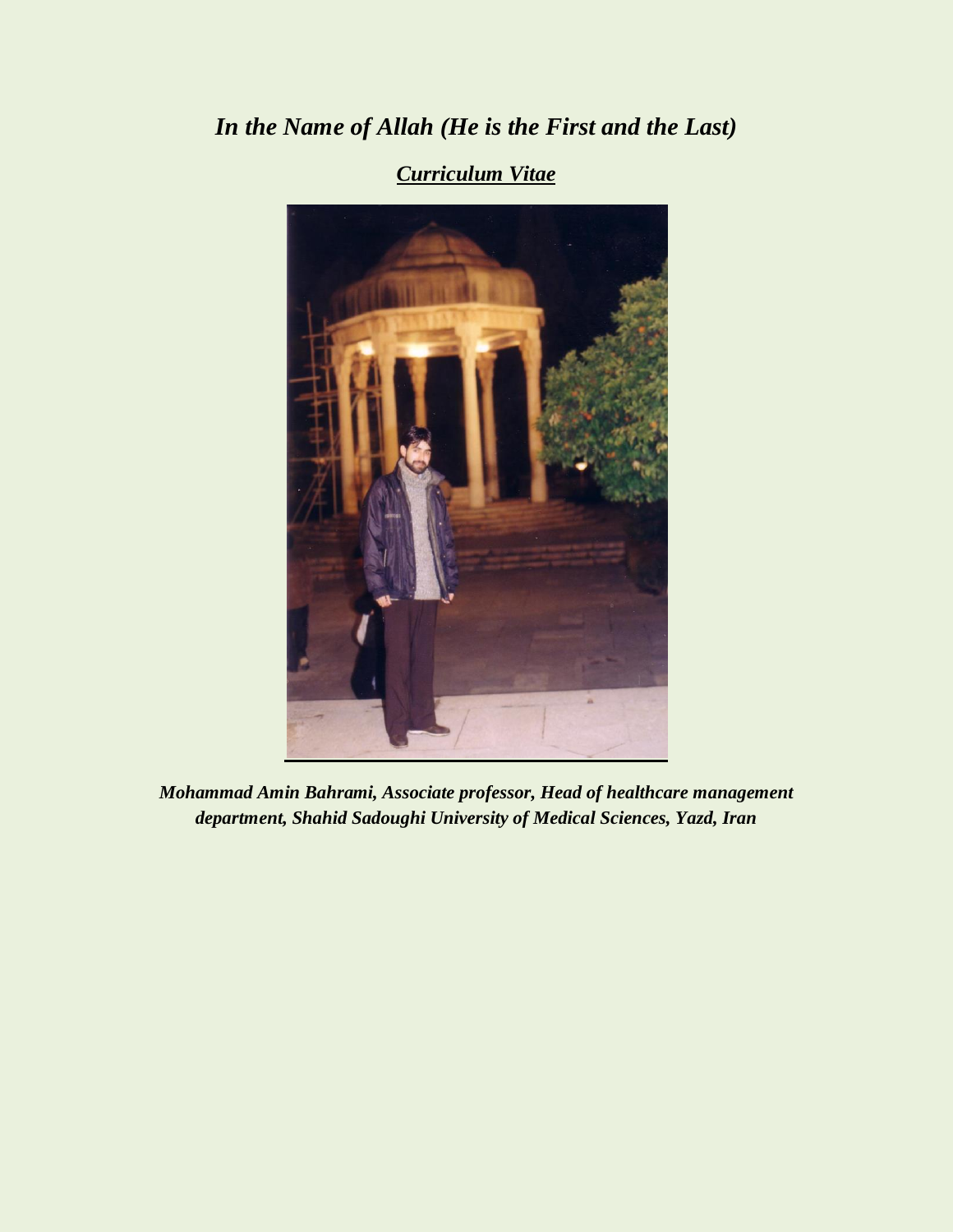#### **1) Personal information:**

**Name:** Mohammad Amin Bahrami

**Birth date:** January 29, 1980

**Birth place:** Shiraz, Iran

**Marital Status:** Married, 2 children

**Spouse:** Dr. Kefayat Chaman-Ara (Obstetrician & Gynecologist)

**Work address:** Healthcare management department, Shahid Sadoughi University of Medical Sciences, Yazd, Iran.

**Email:** [aminbahrami1359@gmail.com,](mailto:aminbahrami1359@gmail.com) [Bahrami\\_hmrc@ssu.ac.ir,](mailto:Bahrami_hmrc@ssu.ac.ir)

**Cell phone:** 0098-913-2565057

#### **2) Education:**

January 2006-February 2010: Ph.D. in healthcare management, Iran University of Medical Sciences, Tehran, Iran

September 2003-January 2006: MSc in healthcare management, Iran University of Medical Sciences, Tehran, Iran

September 1999-August 2003: BSc in healthcare management, Shiraz University of Medical Sciences, Shiraz, Iran

September 1994-September 1998: High school, Tohid 1 high school for gifted students, Shiraz, Iran

#### **3) Occupation:**

Since 2015: Employment as associate professor in department of healthcare management, Shahid Sadoughi University of Medical Sciences, Yazd, Iran

Since 2010: Employment as assistant professor in department of healthcare management, Shahid Sadoughi University of Medical Sciences, Yazd, Iran

Since 2007: Employment as part time instructor in department of healthcare management, Shahid Sadoughi University of Medical Sciences, Yazd, Iran

**4) Current position:** Head of healthcare management department, Shahid Sadoughi University of Medical Sciences, Yazd, Iran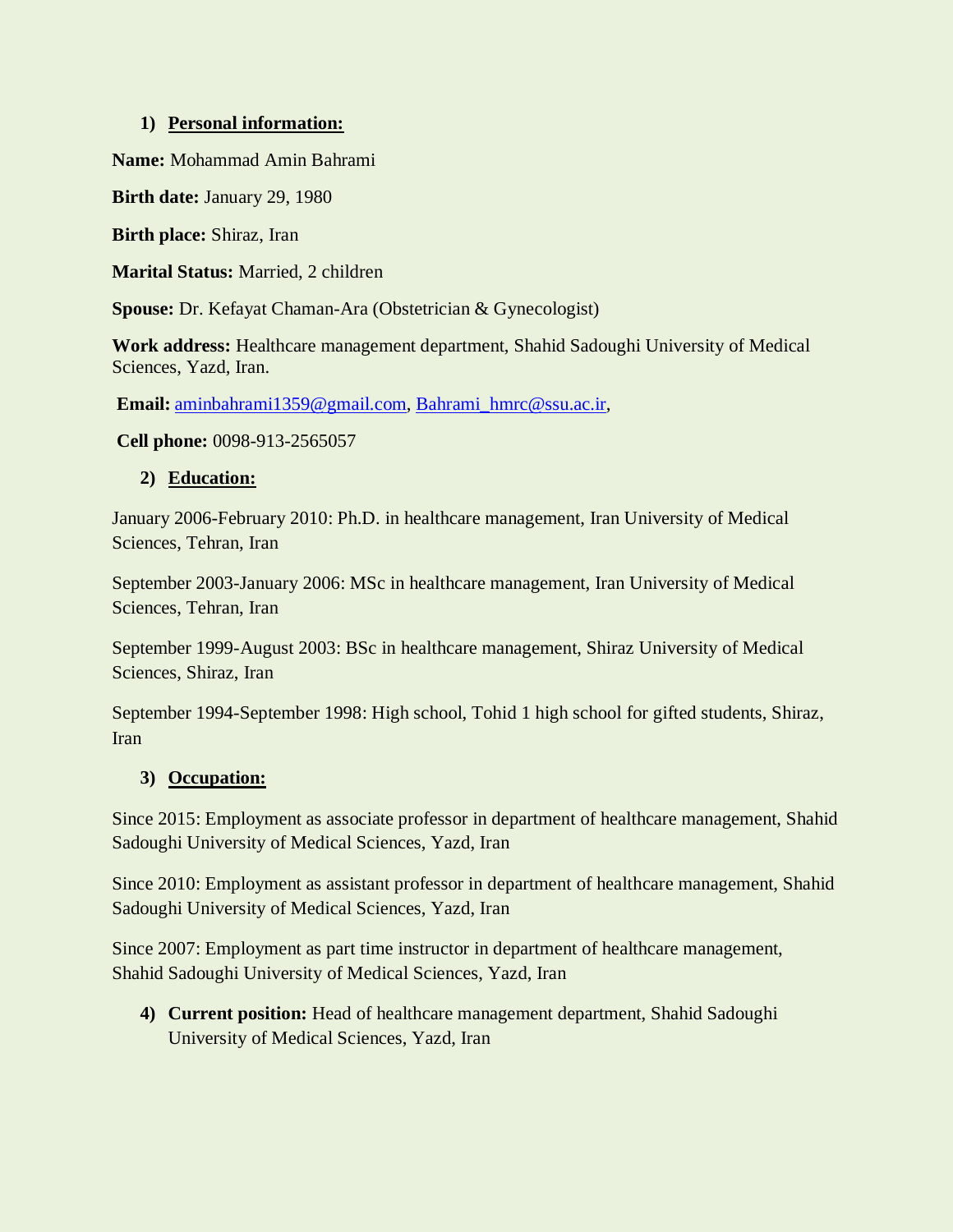# **5) Editorial and peer review:**

- Editor in chief, Management strategies in health system (A Persian quarterly journal): [http://mshsj.ssu.ac.ir/index.php?slc\\_lang=fa&sid=1](http://mshsj.ssu.ac.ir/index.php?slc_lang=fa&sid=1)
- Editorial board of regional Asia, Bali medical journal: <http://www.balimedicaljournal.org/index.php/bmj/pages/view/editorialboard>
- Editorial member, Journal of Shahid Sadoughi university of medical sciences (A Persian monthly journal):

[http://jssu.ssu.ac.ir/index.php?slc\\_lang=fa&sid=1](http://jssu.ssu.ac.ir/index.php?slc_lang=fa&sid=1)

- Editorial member, Journal of nutrition and food security: <http://jnfs.ssu.ac.ir/page/13/Editorial-Board>
- Editorial member, Evidence-based health policy (A quarterly Persian journal, first issue is under press):

<http://ssu.ac.ir/cms/index.php?id=11890>

- Editorial member, International Journal of Innovative Studies in Medical Sciences: <http://ijisms.com/>
- Invited to be part of editorial members of an ISI indexed  $(IF=1.13)$  journal
- Invited for peer review in about 30 national and international journals

# **6) Articles:**

- Abbaszadeh M, Askari R, Alizadeh M, **Bahrami MA**. Development and Validation of Customer Relation Management Questionnaire (CRM-4) for Hospitals. International journal of health care quality assurance. (Under review)
- Montazeralfaraj R, Akbarian Bafghi MJ, **Bahrami MA**, Ranjbar Ezzatabadi M, Kiani MM, Khanjankhani Kh. Personal mastery components for learning healthcare organizations. Osong public health and research perspective. (Under review)
- Ranjbar Ezzatabadi M, Sharifinjhad Sh, Barati O, Dehghani Tafti A, **Bahrami MA**. Correlation of work-related cultural dimensions and perceived organizational justice: A questionnaire study in Iranian hospitals. Nursing ethics (Under review)
- Chaman-Ara K, **Bahrami MA**, Moosazadeh M, Bahrami E. The Efficacy of Progesterone for the Prevention of Preterm Birth in Multiple Pregnancies: A Systematic Review and Meta-analysis of Randomized Clinical Trials. Current Science (Under Review)
- Momahhed Sh-S, **Bahrami MA**, Barati O, Moeini M. Internal Marketing Practices in Iranian Public Hospitals: A Questionnaire Study. International journal of pharmaceutical and healthcare marketing. (Accepted, Will be published in Volume 12, Issue 2)
- Chaman-Ara K, Sharif S, **Bahrami MA**. Challenges and Barriers to Pregnant Women's Nutrition: Evidence, a Holistic Approach and Policy Recommendations. Journal of Nutrition and Food Security. (Accepted, Will be published in Volume 3, Issue 1)
- Ranjbar Ezzat Abadi M, Rejalian F, Rafie S, **Bahrami MA**. Socio economic Inequalities in Disease Distribution and Health Services Utilization among Households: a Cross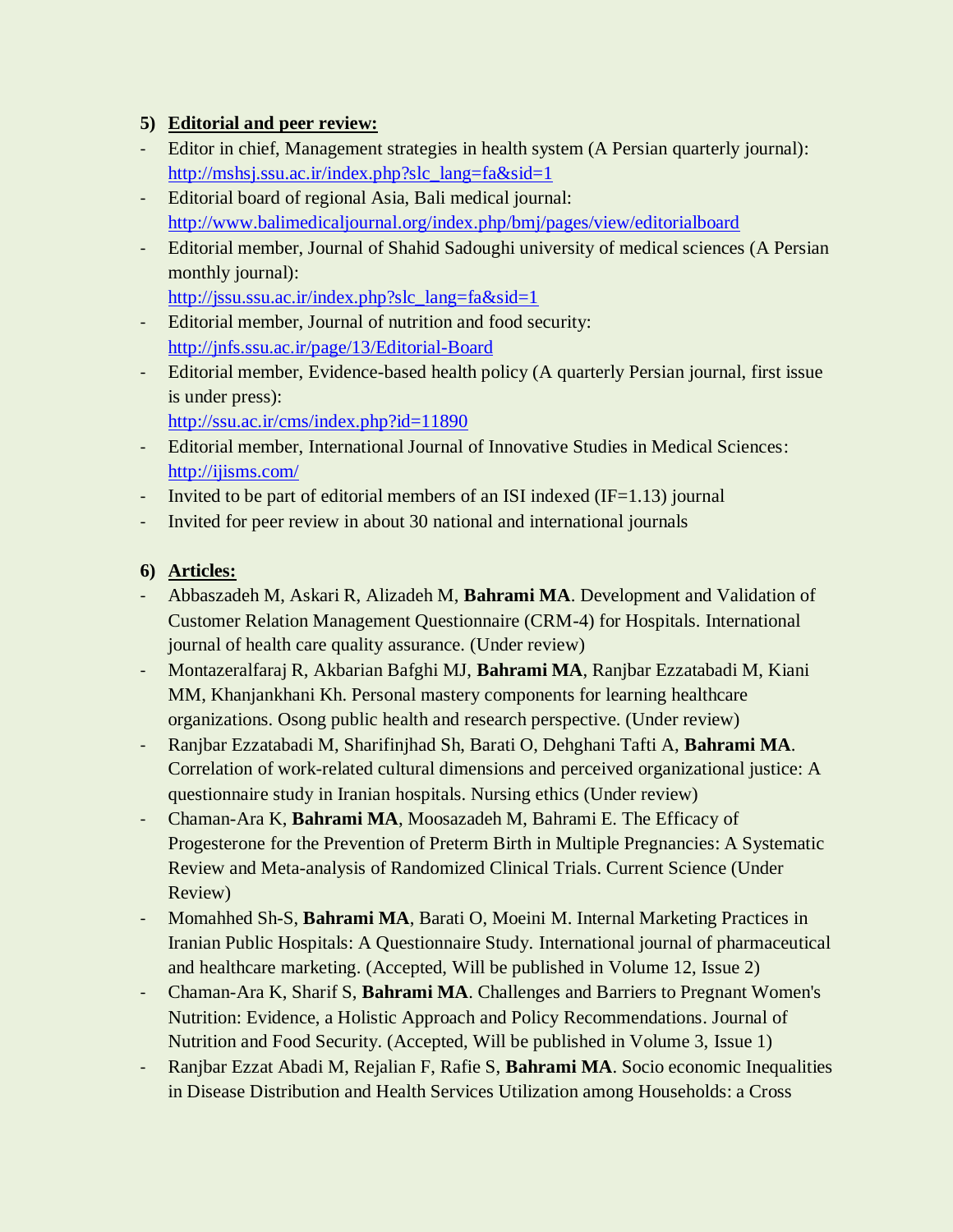Sectional Study in Isfahan. International journal of health care quality assurance. (Accepted, Will be published in Volume 31, Issue 1)

- **Bahrami MA**, Rafie S, Abedi M, Askari R. Data Envelopment Analysis for Estimating Efficiency of Intensive Care Units: A Case Study in Iran. International journal of health care quality assurance. (Accepted, Will be published in Volume 31, Issue 4)
- Gholami M, Moosavi Rigi SAH, Masahebfar F, Akbarifard M, Bahar F, **Bahrami MA**, Ahmadzadeh MS, Darahaki M. Assessment the Scale of Job Stress among Personal of Shiraz Namazi Hospital, 2014. Modern strategies in health system. (In press)
- **Bahrami MA**, Moosavi M. The investigation of maternal and child health indicators before and after the implementation of Iranian latest health reform. Journal of health management (in press, Persian)
- **Bahrami MA**, Pakdaman M, Ranjbar M, Yousefzade S, Kazeminasab M, Izadi R, Mokhtari M. The Impact of Selected Health, Environment and Economics Indicators on Health Expenditure in Developed and Developing Countries. Manage Strat Health Syst 2017; 2(1): 20-8.
- Bbaszadeh M, Askari R, Alizadeh M, **Bahrami MA**. Designing Customer Relationship Management Model in Hospital. Manage Strat Health Syst 2017; 2(2): 96-107
- **Bahrami MA**, Sepaseh F, Kiani MM, Yaghouti H, Salehi M, Khanjankhani Kh. An Investigation on Entrepreneurship Status of Healthcare Management Students in Shahid Sadoughi University of Medical Sciences, Yazd, Iran. Manage Strat Health Syst 2017; 2(2): 79-87.
- Eghbali Zarch M E, Montazeralfaraj R, Shamsi F, Pakdaman M, Taheri Gh, Aghily M, **Bahrami MA**. Feasibility of Telemedicine Deployment in Major Public Hospitals: A Case Study in Yazd . EBHPME. 2017; 1(2): 94-102.
- Mahmoodian Ardakani Z, **Bahrami MA**, Montazeralfaraj R, Fallahzadeh H, Mohammadzadeh M. Relationship between Mental Health and Quality of Working Life among Clinical Staff of Selected Hospitals of Medical Sciences, Yazd. Manage Strat Health Syst 2017; 1(2): 119-27.
- Abedi M, Askari R, **Bahrami MA**. Evaluating the Efficiency of Intensive Care Unit Departments in Hospitals Affiliated with Yazd University of Medical Sciences Using Data Envelopment Analysis. Manage Strat Health Syst 2017; 2(1): 29-38.
- Mousavi Rigi A, **Bahrami MA**, Montazerolfaraj R, Dehghani Tafti A, Dorahaki M, Barati O. Reviews and Comparisons of Hospital Performance Indicators before and After the Implementation of the Healthcare Reform Package Design Therapeutic Hospitals of Bushehr University of Medical Sciences. Toloe Behdasht 2017; 15(6): 107- 120.
- Chaman-Ara K, **Bahrami MA**, Bahrami E. Endometriosis psychological aspects: a literature review. J Endometr Pelvic Pain Disord 2017; 9(2): 105-111.
- Chaman-Ara K, **Bahrami MA**, Moosazadeh M, Bahrami E. Quality of life in women with endometriosis: Asystematic review and meta-analysis. World Cancer Research Journal 2017; 4(1): e839-e856.
- Aghily M, **Bahrami MA**, Montazeralfaraj R, Eshrati B, Eghbali Zarch ME. Effect of Relationships' Quality on Patients' Loyalty in Selected State Hospitals. Journals of Evidence Based Health Policy, Management & Economics (JEBHPME). 2017; 1(1): 32- 38.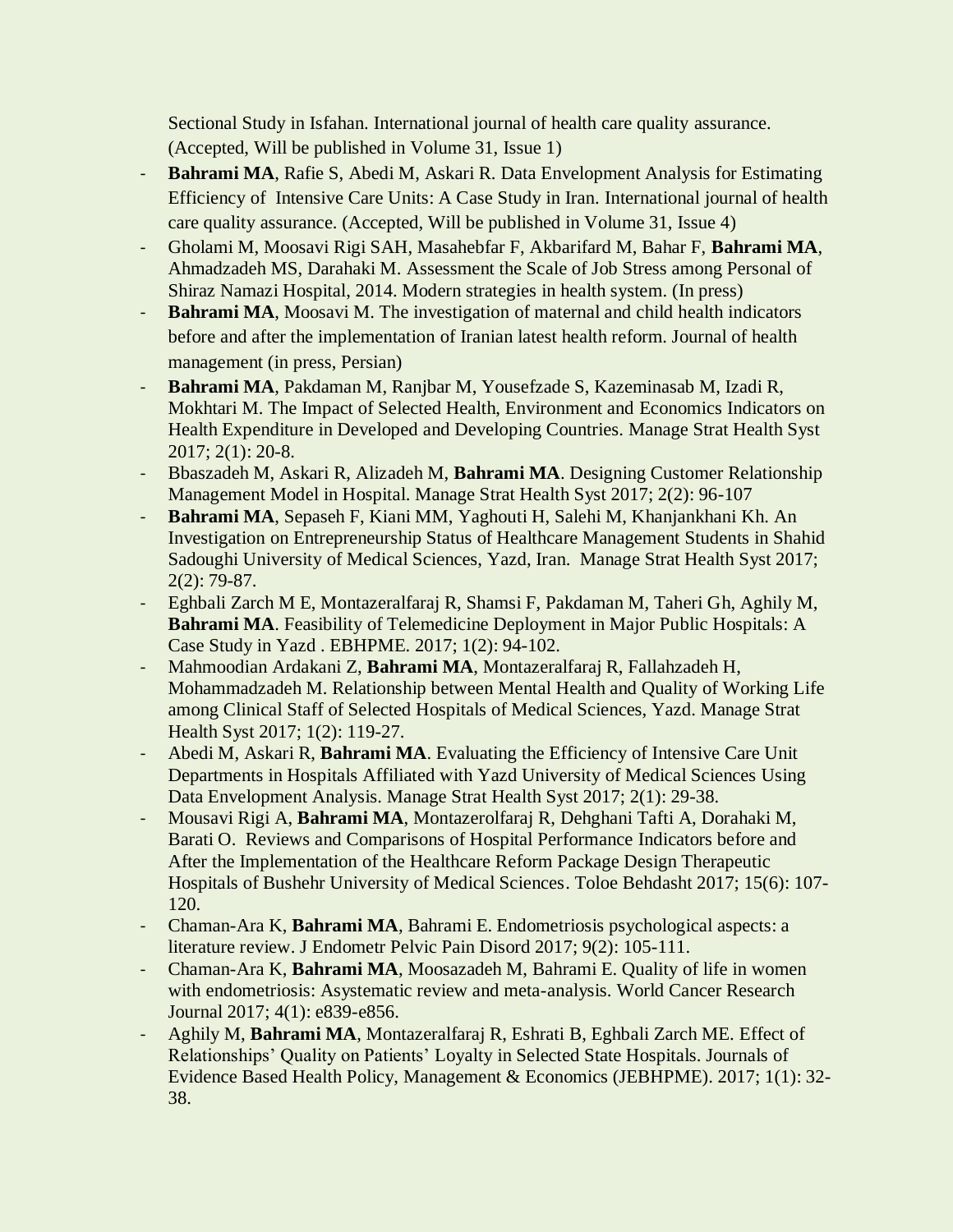- Zarekhormizi E, **Bahrami MA**. Absolute Cost of Hernia Operation using Activity Based Costing (ABC). Journals of Evidence Based Health Policy, Management & Economics (JEBHPME). 2017; 1(1): 39-45.
- **Bahrami MA**, Chaman-Ara K, Bahrami E. Impact of endometriosis on work productivity and activity impairment: a descriptive literature review. Bali Medical Journal (Bali Med J) 2017; 6(2): 28-32.
- Chaman-Ara K, **Bahrami MA**, Bahrami E. Economic burden of endometriosis: a literature review and policy recommendations. Medicina 2017; 48(1): 101-7.
- Chaman-Ara K, **Bahrami MA**, Bahrami S, Moosazadeh M. Prevalence of Infertility in Women with Genital Tuberculosis: A Systematic Review and Meta-analysis. Indonesia Journal of Biomedical Science 2017; 11(1): 21-27.
- Ranjbar Ezzatabadi M, Mohammadi F, Hadizadeh F, Rafie S, **Bahrami MA**, Barati O. Comparison of mortality rates and its relationship with holidays: A case study in Iran. International Journal of Healthcare Management 2017; 10(2): 122-26.
- Jahani MA., Rahimi V, Mahmoudjanloo S, Mahmoudi G, **Bahrami MA**. The relationship between learning levels and job satisfaction among hospital employees with the job class as a moderator variable. Bali Medical Journal 2017; 6(1): 162-166.
- Larti HA, Jahani MA, Azadforooz S, Mehdizadeh H, Yaminfirooz M, **Bahrami MA**. Mental health and quality of life of addicted individuals referred to Methadone Maintenance Therapy (MMT) centers, 2016. Bali Medical Journal 2016; 6(1): 124-131.
- **Bahrami MA**, Amiri A, Montazeralfaraj R, Dehghan H. The Relationship between Social Capital Dimensions and Perceived Health in Yazd Urban Society, 2013. Toloe Behdasht 2016; 15(3): 67-77.
- Kiani MM, **Bahrami MA**, FalahZadeh H, Montazeralfaraj R, Mohammad Zadeh M. Evaluation of Organizational Intelligence, Organizational learning and Organizational Agility in Teaching Hospitals University of Medical Sciences Yazd City. Toloe Behdasht 2016; 15(5): 95-108.
- **Bahrami MA**, Bidaki SS, Shafiee M, Sharfi F, Bahariniya S. Relationship between Nurses' Perceptions of Organizational Justice and Revenge Behaviors in Medical University Teaching Hospitals in 2016. Journal of Healthcare Management 2016; 7(3): 37-46.
- **Bahrami MA**, Kiani MM, Fallah Zadeh H, Montazeralfaraj R, Mohammad Zadeh M. Investigation of the Relationship between Organizational learning and Organizational agility in Teaching Hospitals of Yazd City. Manage Strat Health Syst. 2016; 1(1): 71-80.
- **Bahrami MA**, Salehi M. The study of organizational citizenship behavior of nurses of educational hospitals of Yazd city. Journal of Jiroft University of Medical Sciences 2016; 2(2): 138-47.
- **Bahrami MA**, Ansari A, Chaman-Ara K, Barati O, Moosazadeh M, Kum RO. Relatioship of platelet parameters and sudden sensorineural hearing loss: A systematic review and meta-analysis. East African medical journal 2016; 93(8): S36-S44.
- Izedi R, **Bahrami MA**. The Correlation of Nurses' job Burnout and Their Social Responsibility Considering the Role of Control Locus. Bali Medical Journal (Bali Med J) 2016; 5(2): 152-157.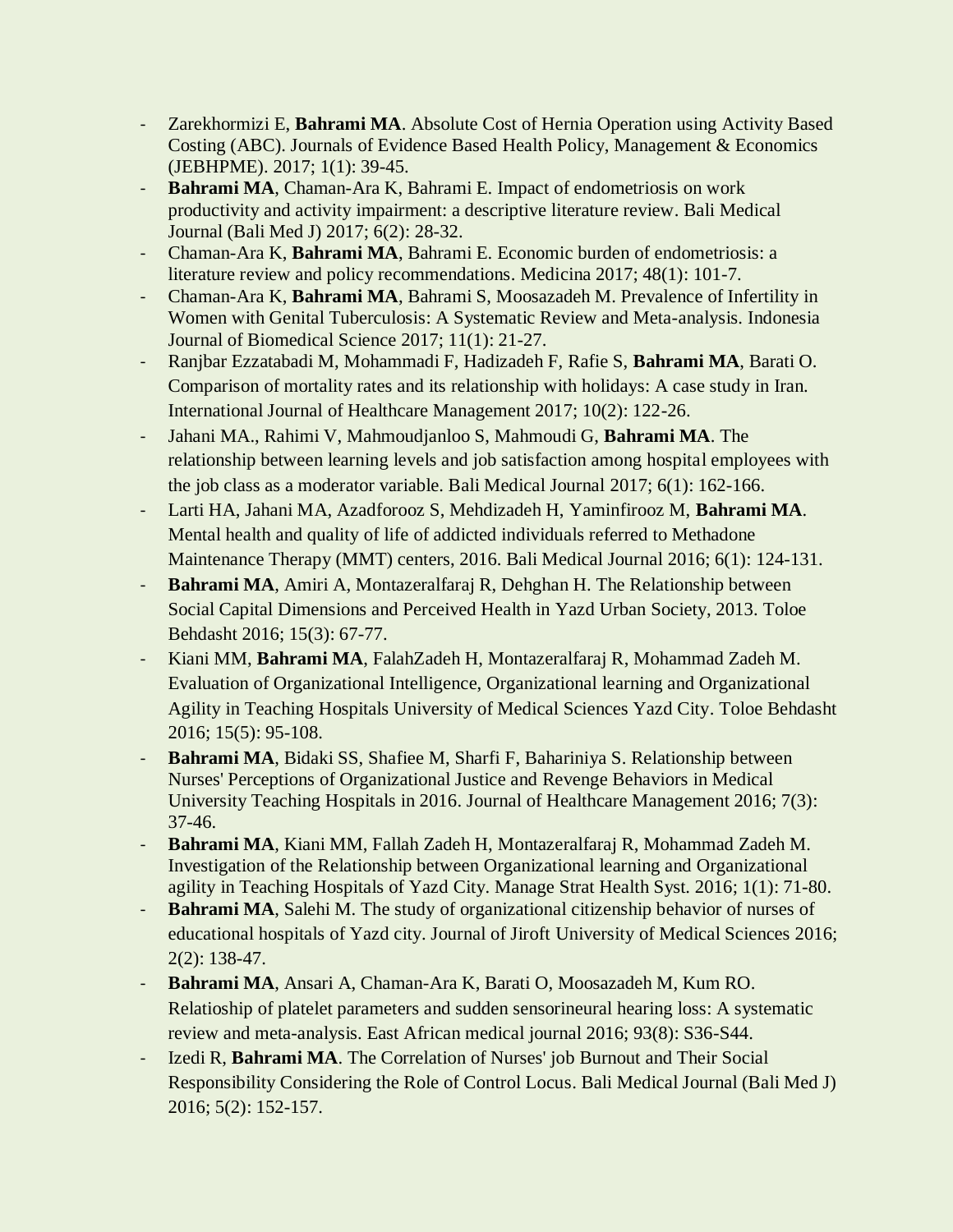- Askari R, Zare T, Tayefi E, Sepaseh F, **Bahrami MA**. Investigating the Relationship between Organizational Climate and the Personality Characteristics of Employees (A Case Study in Iran). Bali Medical Journal (Bali Med J) 2016; 6(1): 1-6.
- Ranjbar Ezzatabadi M, Rafiei S, Shafiei M, Vahidi AR, Dehghani Tafti A, Saghafi F, **Bahrami MA**, Abdarzadeh N. Self-Medication and Contributing Factors: A Questionnaire Survey among Iranian Households. Bali medical journal 2016; 5(3): 17-21.
- Askari R, Zareh T, tayefi E, Sepaseh F, **Bahrami MA**. Investigating the Relationship between Organizational Climate and the Personality Characteristics of Employees (A Case Study in Iran). Bali medical journal 2016; 6(1): 1-6.
- Zare Sakhvidi MJ, Zolfaghari A, Mehrparvar AH, Zare Sakhvidi F, **Bahrami MA**, Montazer-Alfaraj R, Mostaghaci M. Quality Assessment in an Occupational Health Setting Using SERVQUAL Instrument. International journal of occupational hygiene 2016; 8: 22-30.
- Izedi R, **Bahrami MA**. The Correlation of Nurses' job Burnout and Their Social Responsibility Considering the Role of Control Locus. Bali medical journal 2016; 5(2): 152-157.
- **Bahrami MA**, Ansari A, Chaman-Ara K, Bahrami E, Bahrami S, Bahrami MN, Barati O, .Moosazadeh M, Kum RO. Relationship of platelets parameters and sudden sensoneural hearing loss: A systematic review and meta-analysis. East African medical journal 2016; 93(8): s36-348.
- Abedi M, **Bahrami MA**, Yusefzadeh H, Kiani MM, Moeeni M. Economic Efficiency of Intensive Care Units Department of Hospitals Affiliated With Yazd University of Medical Sciences: A DEA Approach. Journal of Health Based Research 2016; 2(1): 29- 38.
- Kiani MM, **Bahrami MA**, Montazeralfaraj R, Falah Zadeh H, Mohammad Zadeh M. The Relationship between Organizational Intelligence and Organizational Agility in Teaching Hospitals of Yazd Shahid Sadoughi University of Medical Sciences. Journal of Health Based Research 2016; 2(2): 105-117.
- Ezzatabadi MR, Rafie S, Abduli AM, Tafti AD, Abdarzadeh N, **Bahrami MA**, Saghafi F. Determining infertility treatment costs and out of pocket payments imposed on couples. East African medical journal 2016; 93(6): 181-187.
- Bahrami D, **Bahrami MA**, Chaman-Ara K. The correlation of mental health literacy and psychological aspects of general health. East African medical journal 2016; 93(6): 175- 180.
- **Bahrami MA**, Aghaei A, Barati O, Dehghani Tafti A, Ranjbar Ezzatabadi M. Job Motivating Potential Score and Its Relationship with Employees' Organizational Commitment among Health Professionals, Osong Public Health Res Perspect (2016), [http://dx.doi.org/10.1016/j.phrp.2016.04.001.](http://dx.doi.org/10.1016/j.phrp.2016.04.001)
- **Bahrami MA**, Kiani MM, Fallah Zadeh H, Montazeralfaraj R, MohammadZadeh M. Investigation of the Relationship between Organizational learning and Organizational agility in Teaching Hospitals of Yazd City. Manage Strat Health Syst. 2016; 1(1): 71-80.
- Kiani MM, **Bahrami MA**, Montazeralfaraj R, Falah Zadeh H, Mohammad Zadeh M. The Relationship between Organizational Intelligence and Organizational Agility in Teaching Hospitals of Yazd Shahid Sadoughi University of Medical Sciences. Journal of Health Based Research 2016; 2(2): 105-117.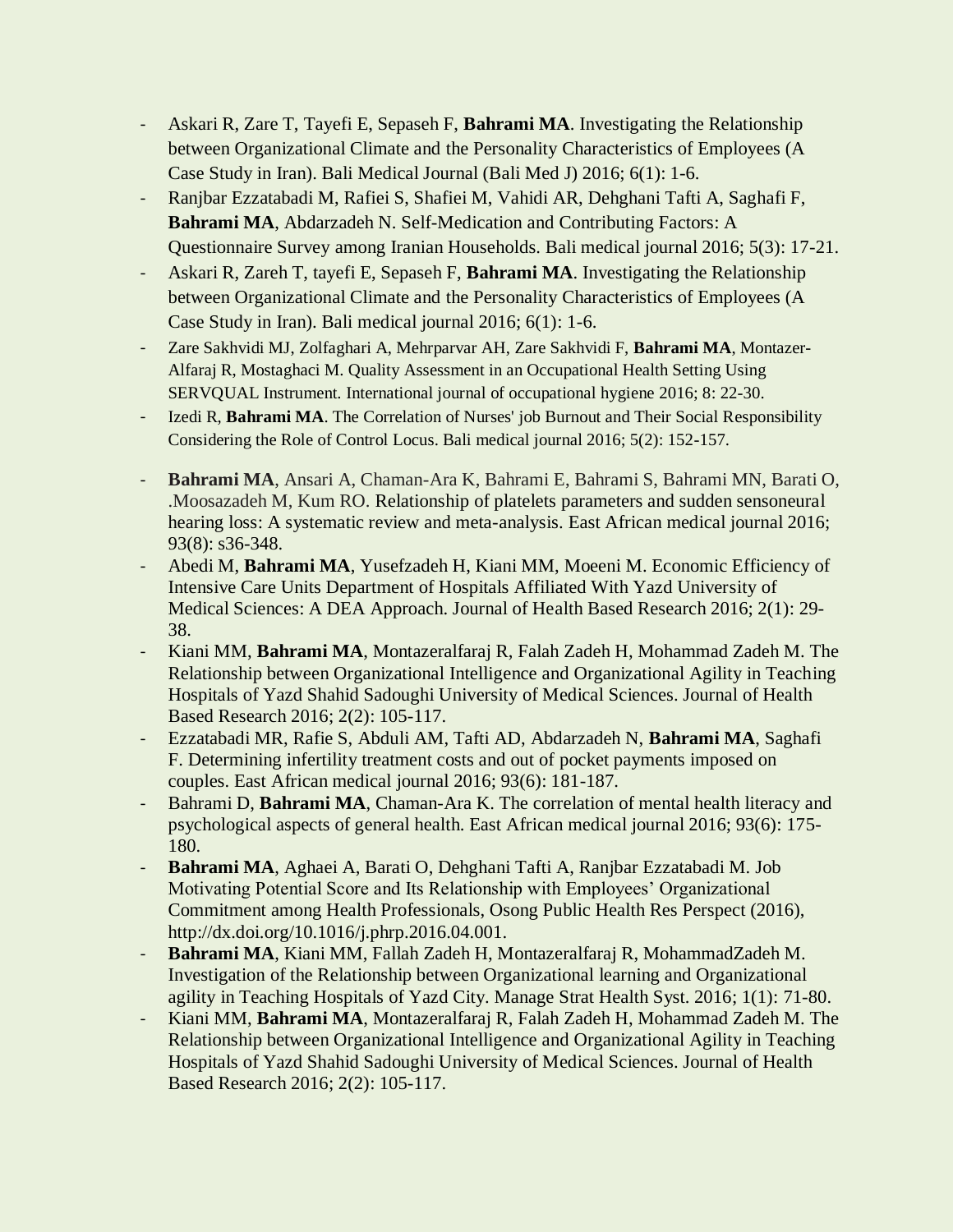- Khanjan-khani Kh, Shafiee M, Aboee F, **Bahrami MA**, Nouhi M, Lotfi F. Assessment of Service Quality in Teaching Hospitals of Yazd University of Medical Sciences: Using Multi-criteria Decision Making Techniques. Osong public health and research perspective 2016; 7(4): 239-247.
- **Bahrami MA**, Kiani M, Montazr-alfaraj R, Fallahzadeh H. The Mediating Role of Organizational Learning in the Relationship of Organizational Intelligence and Organizational Agility. Osong public health and research perspective 2016; 7(3): 190- 196.
- Chaman-Ara K, **Bahrami MA**, Bahrami E, Bahrami S, Bahrami MN, Moosazadeh M, Barati O. Prevalence of Genital Tuberculosis among Infertile Women: A Systematic Review and Meta-analysis. International journal of medical research and health sciences 2016; 5(4): 208-215.
- Chaman-Ara K, **Bahrami MA**, Bahrami E, Bahrami S, Bahrami MN, Moosazadeh M, Barati O. The Efficacy of Progesterone Therapy for the Prevention of Preterm Labor in Women with Mixed Risk-factors: A Systematic Review and Meta-analysis of Randomized Clinical Trials. Erciyes medical journal 2016; 38(2): 48-52.
- **Bahrami MA**, Ghasemipanah F, Montazeralfaraj R, Dehghani Tafti A, Chaman-Ara K, Entezarian-Ardekani S, Barati O. Relationship between religious beliefs and organizational commitment among nurses of teaching hospitals of Yazd. Medical history 2015; 7(25): 185-206.
- **Bahrami MA**, Amiri A. The relationship between social; capital dimensions and perceived health in Yazd urban society, 2013. Toloe behdasht 2016; 15(3): 67-77.
- **Bahrami MA**, AKbari M. Designing an administrative structure for Iranian hospitals' accreditation based on the stakeholders' viewpoints. Toloe behdasht 2016; 15(1): 208- 223.
- **Bahrami MA**, Montazeralfaraj R, Shahbazi H, Ahmadi Tehrani GhR. The relationship between transformational leadership and job involvement in among educational hospitals' staff of Yazd. Toloe behdasht 2015; 14(6): 554-564.
- **Bahrami MA**, Dorri S. Designing a health information system for Shahid Rahnemon hospital using business projecting model. Toloe behdasht (in press, Persian)
- Rafiee N, **Bahrami MA**, Zare V, Mohammadi M. Organizational climate and work addiction in Shahid Sadoughi university of medical sciences, 2014: A case study. Electronic physician 2015; 7(8): 1602-8.
- **Bahrami MA**, Barati O, Ghoroghchian MS, Montazer-alfaraj R, Ranjbar Ezzatabadi. Role of organizational climate in organizational commitment: The case of teaching hospitals. Osong public health and research perspective 2016; 7(2): 96-100.
- **Bahrami MA**, Ansari A, Chaman-Ara K, Bahrami E, Bahrami S, Bahrami MN, Barati O, Moosazadeh M, Kum RO. Neutrophil-to-Lymphocyte Ratio and Platelet-to-Lymphocyte Ratio as Novel Markers for Diagnosis of Sudden Sensorineural Hearing Loss: A Systematic Review and Meta-analysis. Bali medical journal 2016; 5(2): 5-9.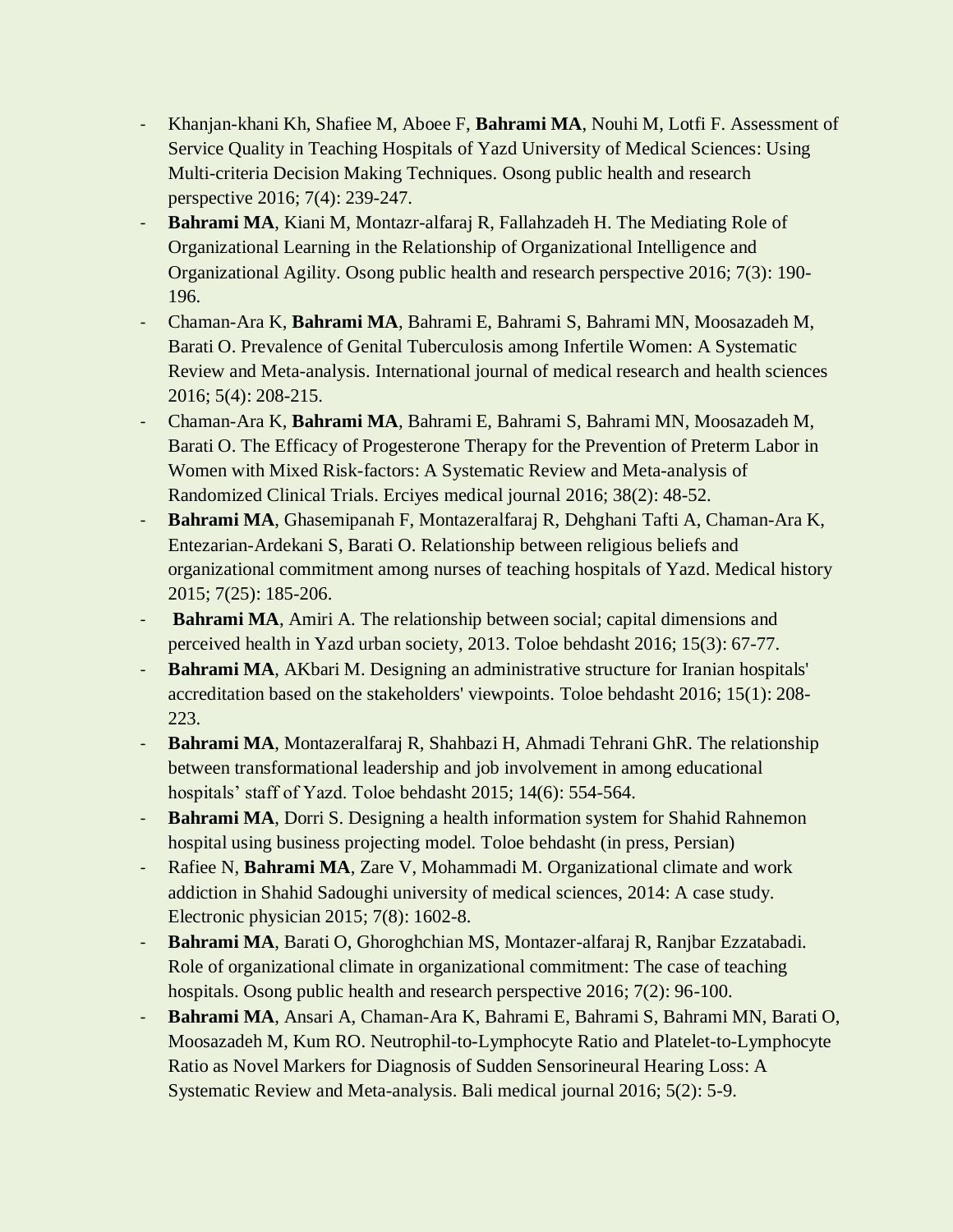- **Bahrami MA**, Salehi M, Barati O, Ranjbar Ezzatabadi M, Montazer-alfaraj R, Dehghani Tafti A. Nurses' voluntary extra work in the hospital: The role of managers' decisionmaking style. International Journal of Healthcare Management 2016; 9(3): 155(162).
- Chaman-Ara K, **Bahrami MA**, Bahrami E, Bahrami S, Bahrami MN, Moosazadeh M, Barati O. Progesterone Therapy for the Prevention of Preterm Labor in Women with Single Risk-factor: A Systematic Review and Meta-analysis . Bali medical journal 2016; 5(1): 43-50.
- RafieeN, **Bahrami MA**,Hajimaghsoudi M, MontazerAlfaraj R, Ghasemi N, Mazrooei M. Evaluation nurses' mental work load in Emergency Department: case study. Quarterly Journal of Nursing Management 2014; 3(4): 43-50.
- Rafiee N, **Bahrami MA**, Montazer-alfaraj R, Shajari pour Mosavi M. Relationship between Organizational Commitment and Ethical Decision Making among Health Care Managers in Yazd Province, Iran, 2014. World Journal of Medical Sciences 2015; 12 (3): 236-247.
- Bahrami D, **Bahrami MA**. Correlation of Self Esteem and Achievement Goals: The Case of Iranian Students. World Applied Sciences Journal 2015; 33 (4): 557-563.
- **Bahrami MA**, Aghili A, Montazeralfaraj R, Eshrati B. The investigation of public relation status and its correlation with patient loyalty at Yazd and Arak hospitals. Journal of health management 2015; 5(4): 45-54. (in Persian)
- Bahrami D, **Bahrami MA**. The Relationship of Self-Esteem and Achievement Goals with Academic Performance. African Journal of Basic & Applied Sciences 2015; 7 (1): 65-72.
- Rafie N, Bahrami MA, Entezarian S. Demographic Determinants of Organizational Commitment of Health Managers in Yazd Province. International Journal of Management, Accounting and Economics 2015; 2(1): 91-100.
- Mohammadi M, Miezaei M, **Bahrami MA**, Mohammadzadeh M. The relationship of organizational perceived justice and organizational commitment among health centers staff of Yazd city. Journal of health management 2015; 4(3): 35-42. (in Persian)
- **Bahrami MA**, Haji Maghsoudi M, Rafiee N, Montazeralfaraj R, Ghasemi N. Evaluating satisfaction of patients referring to emergency ward of Shahid Sadoughi Hospital, Yazd, Iran, in 2013. International Journal of Health System and Disaster Managemen 2014; 2(3): 161-5.
- Atashbahar O, Rejalian F, **Bahrami MA**, Ghraei H, Homayoni A, Ataollahi F, Jamali E. The educational needs of hospital employees for clinical governance implementation. Journal of health management 2014; 5(1): 69-78.
- Bolboli M, **Bahrami MA**, Montazeralfaraj R, Dehghani Tafti A. The Study of Relationship between the Degree of Learning Organization Realization and Organizational Citizenship Behavior in Employees of Shahid Sadoughi University of Medical Sciences. Journal of Jiroft University of Medical Sciences 2014; 1(1): 20-27.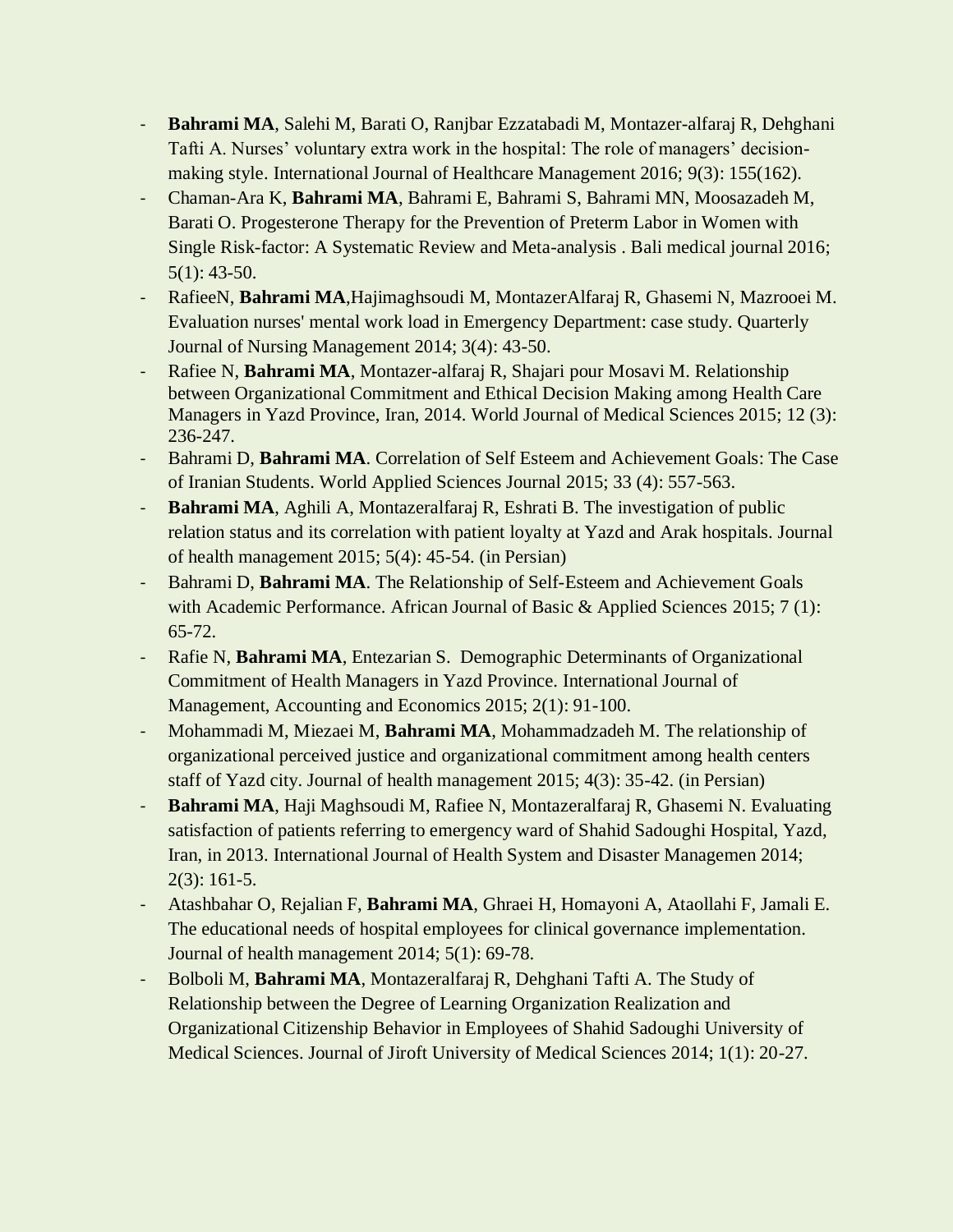- Ataollahi F, **Bahrami MA**, Abesi M, Mobasheri F, Khani Sh. Developing a goal programming model for allocation of hospital bed in Shahid Mohammadi educational hospital of Bandar Abbas. Journal of health management 2014; 5(1): 59-68.
- **Bahrami MA**, Atashbahar O, Shokohifar M, Montazeralfaraj R. Developing a valid tool of treatment seeking behavior survey for Iran. J Nov. Appl Sci. 2014; 3(6): 654-660.
- Ranjbar Ezzatabadi M, **Bahrami MA**, Sadeghi J, Moradi M, Masoomi R, Baghiyan N, Hadizadeh F. Estimate the Average Waiting time to Receive Service in the Outpatient Department: A Case Study on Shahid Rahnemoon and Afshar Clinics in Yazd, Iran. Toloe behdasht 2014; 13(1): 30-39. (in Persian)
- **Bahrami MA**, Montazeralfaraj R, Hashemi Gazar S, Dehghani Tafti A. Relationship between Organizational Perceived Justice and Organizational Citizenship Behavior among an Iranian hospital's employees. Electronic physician 2014; 6(2): 838-845.
- **Bahrami MA**, Sabahi AA, Montazeralfaraj R, Shamsi F. Hospitals' Readiness for Clinical Governance Implementation: A Questionnaire Study in Iran. Electronic physician 2014; 6(2): 794- 802.
- Heidari AS, **Bahrami MA**, Eslami S, Keshmiri F. Evaluating the internal environment of Yazd teaching hospital using Wiseboard's 6dmensional model. Journal of health management 2011; 3(3,4): 53-62.
- **Bahrami MA**, Chalak M, Montazeralfaraj R, Dehghani Tafti A. Iranian nurses' perception of patient safety culture. Iran Red Crescent Med J. 2014 Apr; 16(4):e11894. doi: 10.5812/ircmj.11894. Epub 2014 Apr 5.
- **Bahrami MA**, Mirjalili V, Hasheminia Sh, Ranjbar Ezzatabadi M, Ahmadi Tehrani GhR. The Comparative Study of Yazd Public and Private Hospitals Brand Image in the Customer Mind. Teb va Tazkiye 2013; 22(4): 9-17.
- Ranjbar Ezzatabadi M, **Bahrami MA**, Arab M, Nasiri S, Hadizadeh F, Ahmadi GH. SERVQUAL Gap Analysis in Shahid Rahnemoon Hospital, Yazd, Iran. Teb va Tazkiye 2013; 22(2): 72-80.
- Gharaee H, **Bahrami MA**, Rejaliyan F, Atashbahar O, Homayouni A, Ataollahi F, et al. The relationship of organizational perceived justice and social responsibility in Yazd hospitals, Iran. J Manage Med Inform Sch 2013; 1(1): 26-37
- Ataollahi F, **Bahrami MA**, Atashbahar O, Rejalian F, Gharaie H, Homayooni A, et al. Clinical Governance Implementation Challenges in Teaching Hospitals Affiliated to Yazd University of Medical Sciences, Iran, Based on the Experts' Viewpoint. J Manage Med Inform Sch 2014; 1(2): 102-10.
- Ataollahi F, **Bahrami MA**, Abesi M, Mobasheri F. A Goal Programming Model for Reallocation of Hospitals' Inpatient Beds. Middle-East Journal of Scientific Research 2013; 18 (11): 1537-1543.
- **Bahrami MA**, Montazeralfaraj R, Hashemi Gazar S, Dehghani Tafti A. Demographic Determinants of Organizational Citizenship Behavior among Hospital Employees. Global Business and Management Research: An International Journal 2013; 5(4): 171-178.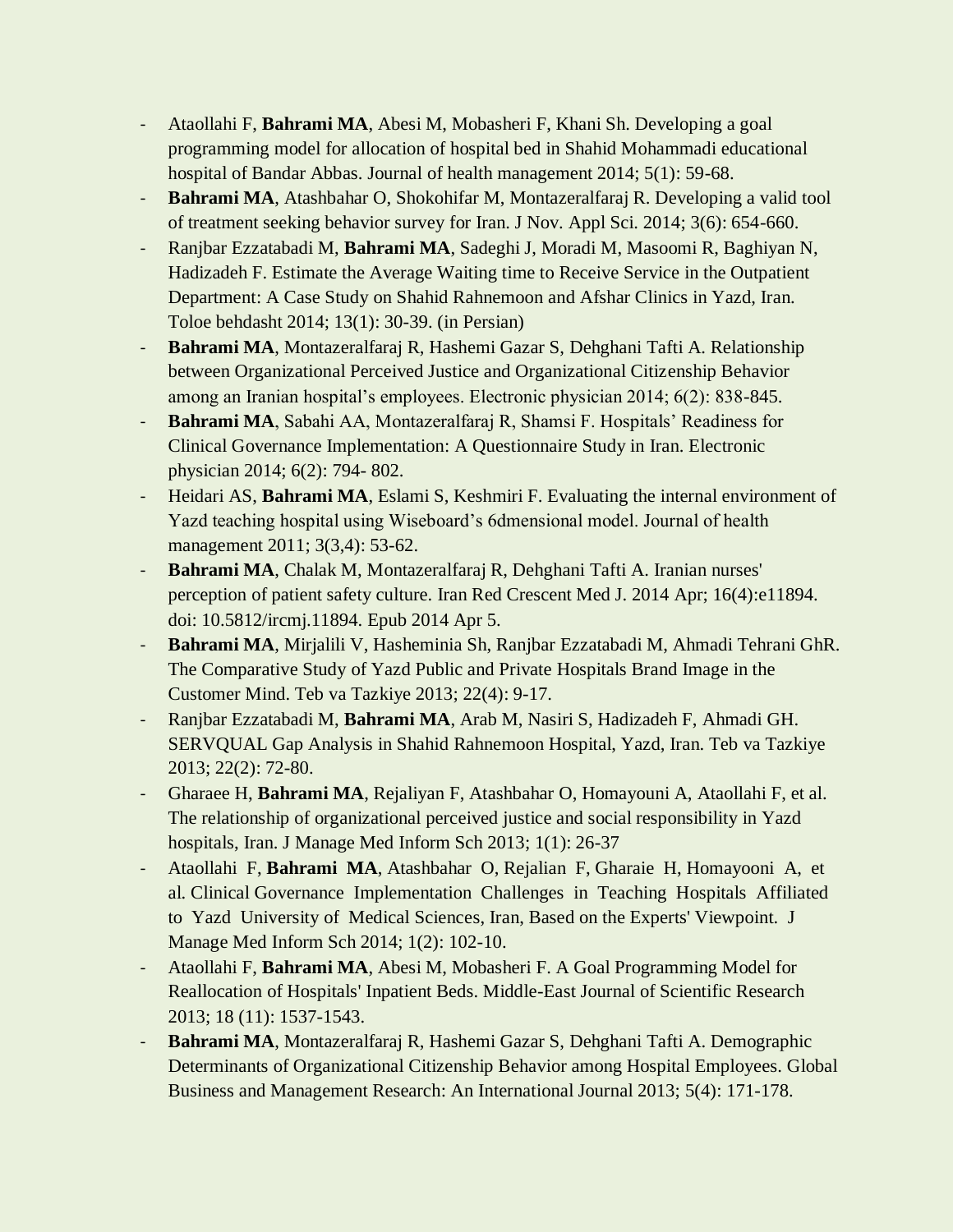- Ghraee H, **Bahrami MA**, Rejalian F, Atashbahar OB, Homayouni A, Ataollahi F, Jamali E. Corporate Social Responsibility of Hospitals: The Effect of Emotional Intelligence. Middle-East Journal of Scientific Research 2013; 17 (7): 842-847.
- **Bahrami MA**, Montazeralfaraj R, Chalak M, Dehghani Tafti A, Ahmadi Tehrani GhR, Entezarian Ardakani S. Patient Safety Culture Challenges: Survey Results of Iranian Educational Hospitals. Middle-East Journal of Scientific Research2013; 14 (5): 641-649.
- **Bahrami MA**, Matboui S, Montazeralfaraj R, Dehghani Tafti A. Organizational Health and Knowledge Management: A Questionnaire Study of an Iranian Medical University. World Applied Sciences Journal 2013; 25 (6): 892-898.
- **Bahrami MA**, Montazeralfaraj R, Mossalanejhad F, Dehghani Tafti A. The Study of Relationship between Managers' Thinking Style and Innovation Potential of Hospital Settings. World Applied Sciences Journal 2013; 25 (6): 908-913.
- **Bahrami MA**, Atashbahar O, Asqari R, fallahzadeh H, Rejalian F, Entezarian Ardakani S. The Survey of Treatment Seeking Behavior among the Population of Yazd, Iran – 2013. World Journal of Medical Sciences 2013; 9 (2): 102-108.
- **Bahrami MA**, Hashemi Gazar S, Montazeralfaraj R, Dehghani Tafti A. Determinants of Perceived Organizational Justice among Hospital Employees. International journal of contemporary research in business 2013; 5(7): 441-450.
- Atashbahar O, **Bahrami MA**, Asqari R, Fallahzadeh H. An Examination of Treatment Seeking Behavior Affecting Factors: A Qualitative Study in Iran. World Applied Sciences Journal 2013; 25 (5): 774-781.
- **Bahrami MA**, Taheri Gh, Montazeralfaraj R, Dehghani Tafti A. The Relationship between Organizational Climate and Psychological Well-Being of Hospital Employees. World Journal of Medical Sciences 2013; 9 (1): 61-67.
- Jannati A, **Bahrami MA**, Gholizadeh M, Alizadeh L, Khodayari MT. A Survey of Factors Affecting Patients' Decision in Selecting Governmental and Private Hospitals in Tabriz, Iran. J Tourism Res Hospitality 2:1. doi:10.4172/2324-8807.1000110.
- Rahbar A, Barouni M, **Bahrami MA**, Saber Mahani A. Estimation of Drug Demand Function in Iranian Urban Population through Household Budget, 1990-2011. Toloe behdasht 2013; 12(3): 44-58. (in Persian)
- Mohammadi Y, **Bahrami MA**, Baghestani E, Entezarian Ardakani S, Ahmadi TehraniGhR. Cost-price estimation of dialysis in Shahid Sadoughi hospital using activity based costing. Health accounting 2012; 1(1): 73-84. (in Persian)
- Ranjbar Ezzatabadi M, **Bahrami MA**, Zare Ahmadabadi H, Arab M, Nasiri S, Hataminasab H. Analysis of SERVQUAL in Shahid Sadoghi hospital, Yazd, Iran. Hormozgan medical journal 2011; 16(4): 333-340. (in Persian)
- **Bahrami MA**, Asami M, Fatehpanah A, Dehghani Tafti A, Ahmad iTehrani GhR. Moral intelligence status of the faculty members and staff of the Shahid Sadoughi University of Medical Sciences of Yazd. Iranian journal of medical ethics and history 2011; 5(6): 81- 95. (in Persian)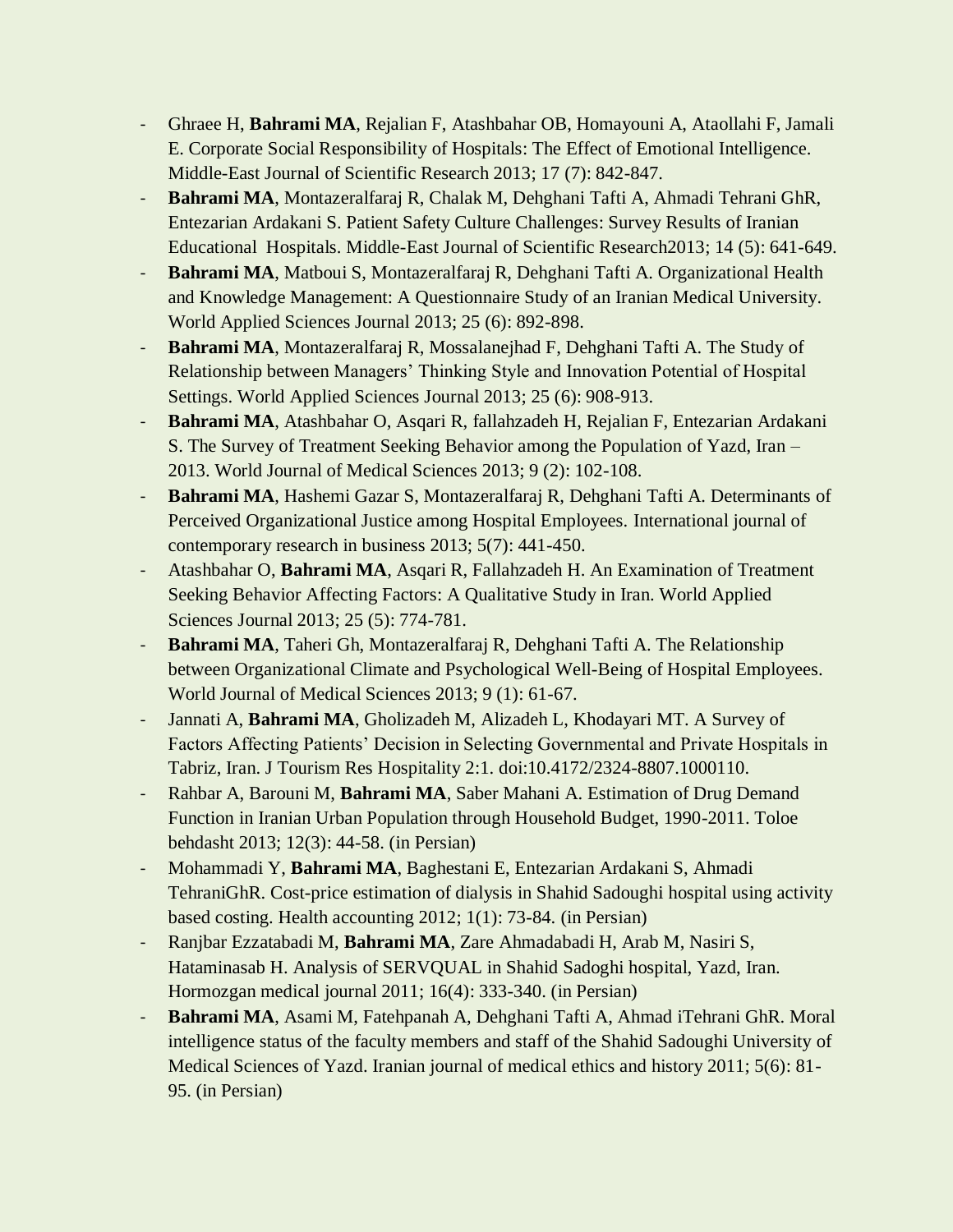- Moosazadeh M, Nasehi MM, Mirzajani MR, **Bahrami MA**. Epidemiological Study of Traumatic Injuries in Emergency Departments of Mazandaran Hospitals, 2010. J Mazand Univ Med Sci 2013; 23(98): 144-154. (in Persian)
- Saber Mahani A, Hadian M, Ghaderi H, Barouni M, Shakibaei A, **Bahrami MA**. Comparing the Efficiency of Kerman Province Towns in Acquiring Human Development Index via Data Envelopment Analysis. Iran Red Crescent Med J 2012; 14(4): 1-2.
- **Bahrami MA**, Ranjbar Ezzatabadi M, Jamali E, Dehghani Tafti A, Ahmadi Tehrani GhR, Entezarian Ardakani S. Job motivation factors: a case study of an Iranian Medical University. Global Advanced Research Journal of Management and Business Studies 2012; 1(10): 345-352.
- Ranjbar Ezzatabadi M, **Bahrami MA**, Hadizadeh F, Arab M, Nasiri S, Amiresmaili MR, Ahmadi Tehrani GhR. Iran Red Crescent Med J 2012; 14(12): 758-763.
- Gharaee H, **Bahrami MA**, Hamidi Y, Tapak L, Asqari R. The relationship of organizational climate and organizational responsibility in selected public, private and charity hospitals of Yazd and Hamedan cities. Journal of health management 2011; 3(1,2): 35-47. (in Persian)
- Saber Mahani A, Barouni M, **Bahrami MA**, GoodarziGh, Sheikhgholami S, Ebrahimipour Z, Sanjaripour Z, Mohammadzadeh A. Cost price Estimation of Radiology Services in Shafa Hospital, Kerman, 2010. Toloe behdasht 2011; 10(1): 50-61. (in Persian)
- **Bahrami MA**, Vatankhah S, Tabibi SJ, Tourani S. Designing a health system performance assessment model for Iran. Health information management 2011; 8(3): 305-325. (in Persian)
- **Bahrami MA**, Maleki A, Ranjbar Ezzatabadi M, Askari R Ahmadi Tehrani GH. Pre-Hospital Emergency Medical Services in Developing Countries: A Case Study about EMS Response Time in Yazd, Iran. Iran Red Crescent Med J. 2011 Oct; 13(10): 735– 738.
- **Bahrami MA**, Emamrezaei A, Sattar E, Ranjbar Ezzatabadi M, Dehghani Tafti A. The Comparative Survey of Organizational Commitment Based on Personal Traits: A Case Study on Nurses in Yazd Training Hospitals. Toloe behdasht 2010; 9(2,3): 44-56. (in Persian)
- **Bahrami MA**, Ranjbar Ezzatabadi M, Maleki A, Asqari R, AhmadiTehraniGh. A Survey on the Yazd Pre-hospital Emergency Medical Services' Performance Assessment, 2009- 2010.Toloebehdasht 2010; 9(4): 45-59. (in Persian)
- Ranjbar Ezzatabadi M, **Bahrami MA**, Zare Ahmadabadi H, Nasiri S, Arab M, Hadizadeh F, Hataminasab SH. Gap Analysis between Perceptions and Expectations of Service Recipients through Servqual Approach in Yazd, Afshar Hospital. Toloebehdasht 2011; 9(2,3): 75-86. (in Persian)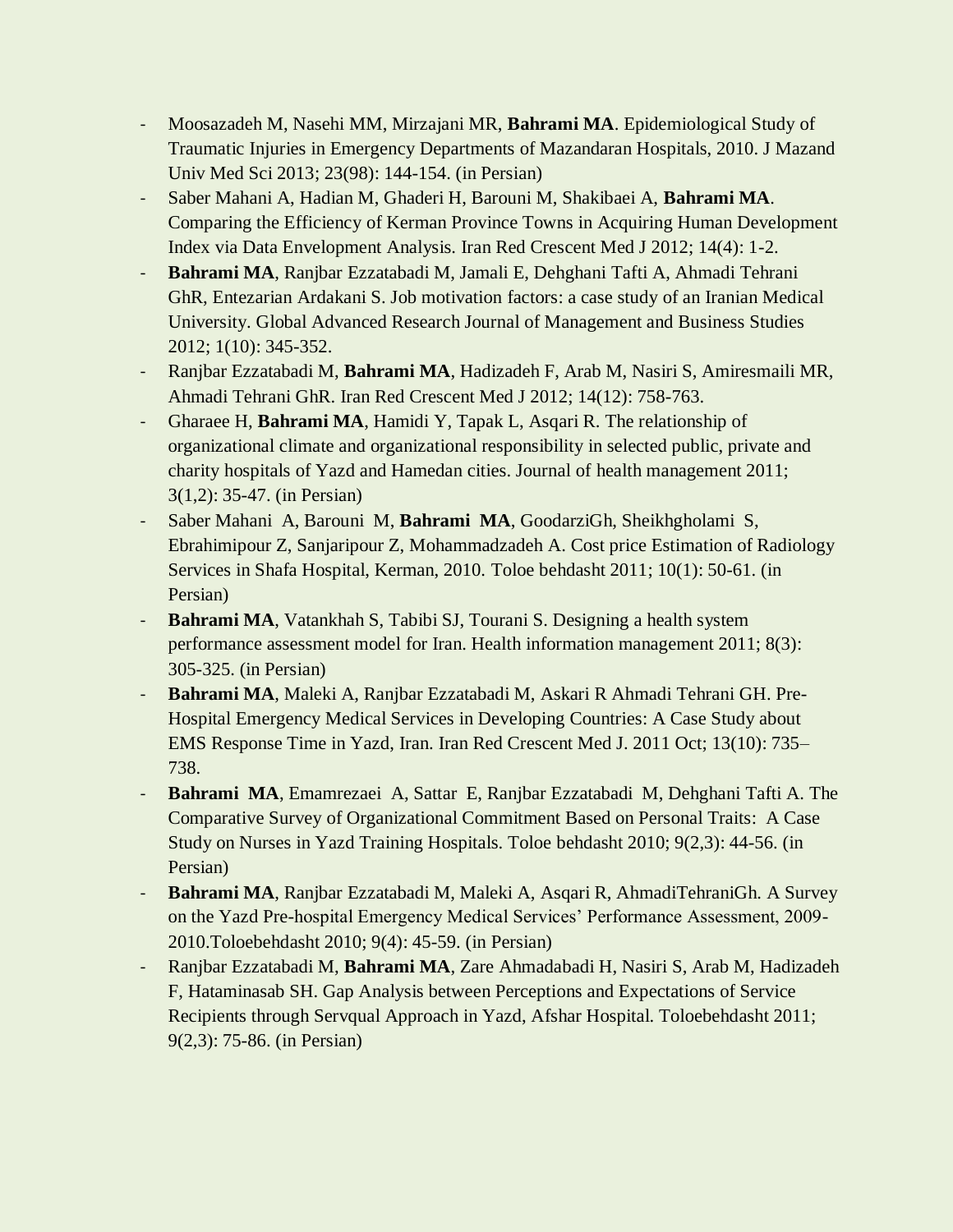- Asqari R, Dehghan HR, **Bahrami MA**, Keshmiri F. Investigation of the causes and rates of reduction of repayments of inpatients of Yazd hospitals from social security organization insurer. Hospital 2010; 9(3,4): 24-29. (in Persian)
- Gharaee H, **Bahrami MA**, Rejalian F, Atashbahar OB, Homayuni A, Ataollahi F, Jamali E. The study of the relationship between employees' emotional intelligence and their perception of organizational justice at Yazd hospitals. Journal of health management 2010; 2(3,4): 49-58. (in Persian)
- Vatankhah S, Tabibi SJ, Tourani S, **Bahrami MA**. Development of Iranian Health R and D Performance Assessment Indicators. Research Journal of Biological Sciences 2009; 4(11): 1202-1207.
- Vatankhah S, **Bahrami MA**. Evaluating the internal environment of Shiraz educational hospitals using Wiseboard's 6dimensional model, 2005. Health management 2007; 10(30): 7-14.
- Maleki MR, **Bahrami MA**, Gholamalipour S. The relationship of organizational culture dimensions and employees' organizational commitment at Yazd Shahid Sadoughi hospital 2005. Health management 2008; 10(30); 8(22): 67-73.
- **7) Some oral and poster presentation** (Presentation in nearly 30 national and international congress):
- Estimation of drug demand function in Iran based on the household budget. National conference of drug economics, Tehran, IR Iran, 2013. (poster)
- SERVQUAL analysis in Shahid Sadoughi hospital. National conference of clinical governance and continuous quality improvement. Tabriz, IR Iran, 2013. (presentation)
- Safety grade in Yazd educational hospitals. National conference of clinical governance and continuous quality improvement. Tabriz, IR Iran, 2013. (poster)
- The SERVQUAL analysis in Shahid Sadoughi hospital, 8<sup>th</sup> annual conference of healthcare management students, Ahvaz, IR Iran, 2012. (presentation)
- The study of factors affects staff's participation in organizational decision making: Case of Shahid Sadoughi University, 8<sup>th</sup> annual conference of healthcare management students, Ahvaz, IR Iran, 2012. (poster)
- The relationship between managers' thinking style and organizational readiness for innovation. 8th annual conference of healthcare management students, Ahvaz, IR Iran, 2012. (poster)
- Health master plan development methodology. 8<sup>th</sup> annual conference of healthcare management students, Ahvaz, IR Iran, 2012. (poster)
- The Comparative Survey of Organizational Commitment Based on Personal Traits: A Case Study on Nurses in Yazd Training Hospitals. Nursing services quality improvement strategies, Yazd, 2011. (poster)
- Financial systems in hospital administration. National forum in hospital economics. Tehran, 2011. (presentation)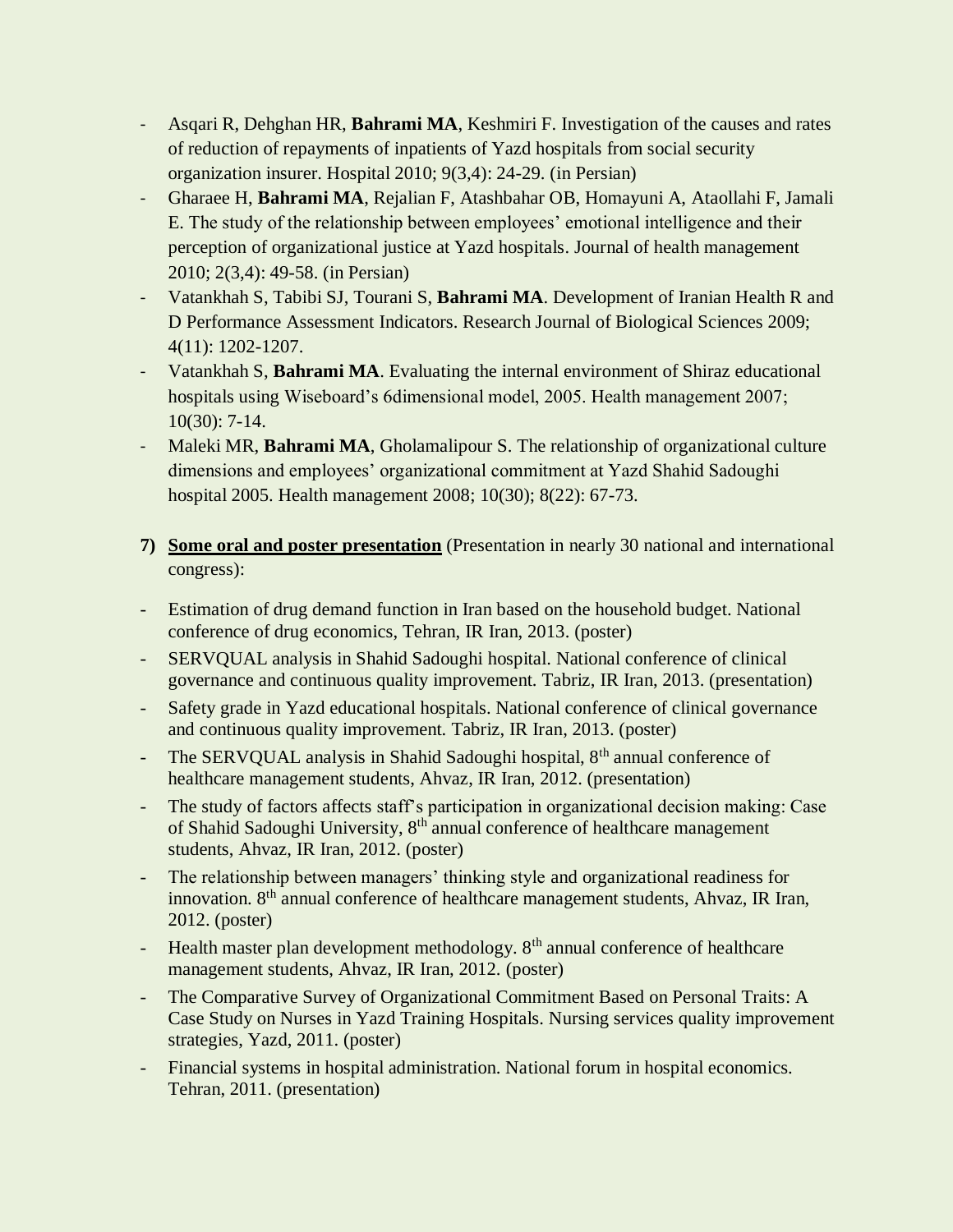- The features of costs in hospital. National forum in hospital economics. Tehran, 2011. (poster)
- Designing a model of nurses' emotional intelligence effect on the hospital services quality. Nursing services quality improvement strategies, Yazd, 2011. (poster)
- Forecasting of bed occupation rate in cardiovascular unit of Shahid Sadoughi hospital using time series method.  $7<sup>th</sup>$  annual conference of healthcare management students, Kerman, IR Iran, 2010. (poster)
- The evaluation of performance indicators in Shahid Sadoughi hospital.  $7<sup>th</sup>$  annual conference of healthcare management students, Kerman, IR Iran, 2010. (poster)
- Added-value analysis for increasing of hospital revenue.  $7<sup>th</sup>$  annual conference of healthcare management students, Kerman, IR Iran, 2010. (poster)
- Time series forecasting and bed management in hospital.  $7<sup>th</sup>$  annual conference of healthcare management students, Kerman, IR Iran, 2010. (poster)
- Internal environment analysis in Shahid Rahnemoon hospital. 7th annual conference of healthcare management students, Kerman, IR Iran, 2010. (poster)
- Medical technology management in Yazd teaching hospitals.  $10<sup>th</sup>$  national conference of medical students, Tehran, IR Iran, 2010. (poster)
- Effective leadership in hospital. International conference of management. Tehran, 2004.
- Energy management in hospital.  $2<sup>nd</sup>$  annual conference of healthcare management students, Ghazvin, IR Iran, 2004. (poster)
- The effect of work shift on the nurses' productivity.  $2<sup>nd</sup>$  annual conference of healthcare management students, Ghazvin, IR Iran, 2004. (presentation)
- The study of participation rate in family planning program in Mazandaran province. Scientific conference of health and family, Tehran, 2004. (presentation)

## **8) Participation in congress without presentation:**

- participation in nearly 15 national and international congress
- **9) Books:**
- **Bahrami MA**, Montazeralfaraj R, Saghafi F, Abdarzadeh N. performance-based contracting in healthcare. Shahid Sadoughi university of medical sciences publication, Yazd (in production)
- Tofighi Sh, Abdi Jh, Ranjbar Ezzatabadi M, **Bahrami MA**. Healthcare marketing: Tools and techniques. Tehrani university of medical sciences publication, Tehran (in production)
- **Bahrami MA**, Vatankhah S, Keshmiri F, Ranjbar Ezzatabadi M, Ahmadi Tehrani GhR. Performance management in health system. Kiajour publication, Tehran: 2013. (in Persian)
- **Bahrami MA**, Amiresmaili MR, Ranjbar Ezzatabadi M. Managing health programs and projects. Kiajour publication, Tehran: 2013. (in Persian)
- Nekouimoghaddam M, Amiresmaili MR, **Bahrami MA**. Health economics: Fundamentals and resource flow. Ministry of health and medical education publication, Tehran: 2008. (in Persian)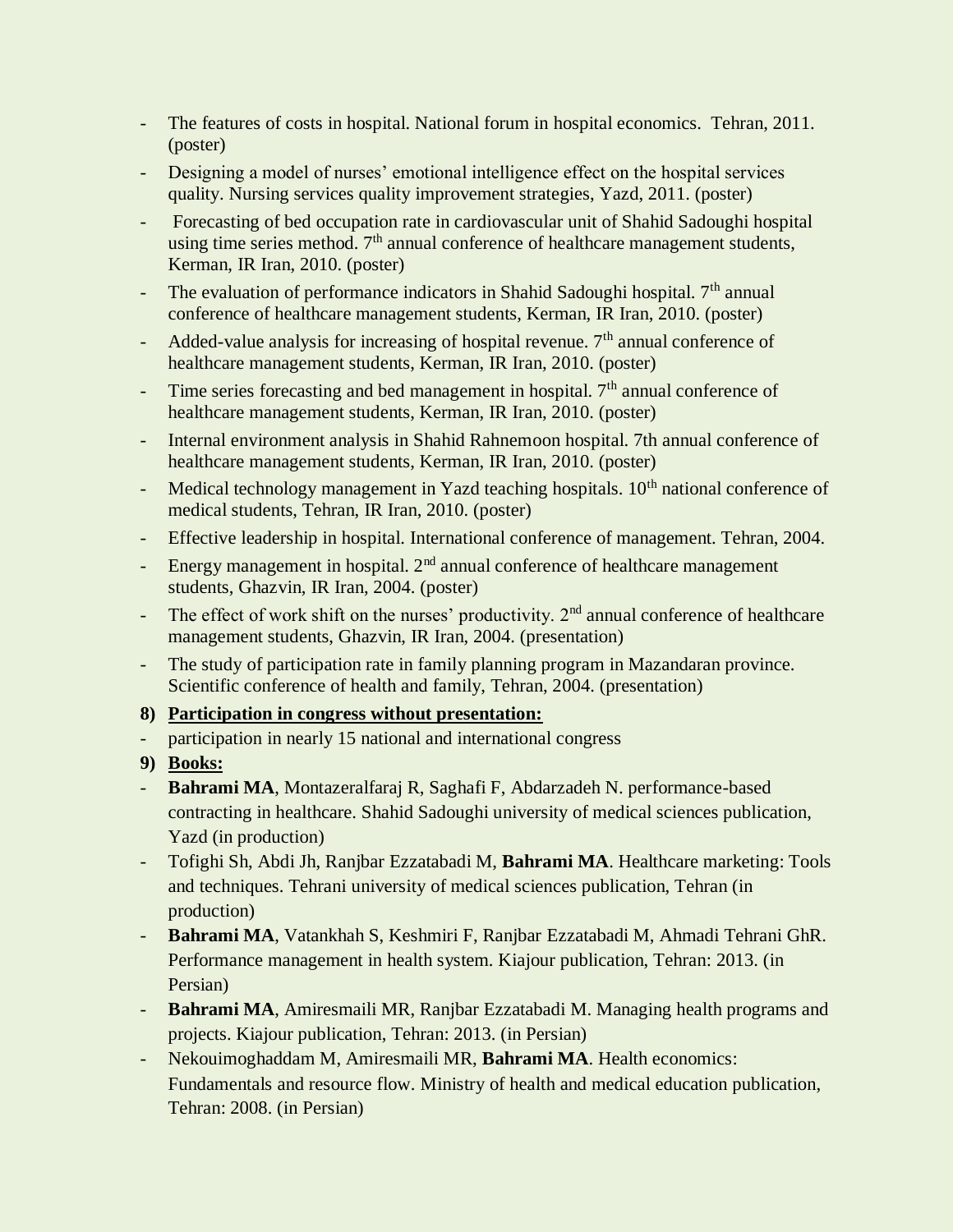**10) Some research projects** (Conducting nearly 25 national and local research projects):

- Designing a supporting model for educational creativity and innovation in Iranian medical universities. Funded by Iranian national health research center, Tehran, IR Iran, 2017.
- Designing a treatment seeking behavior tool. Funded by hospital management research center, Shahid Sadoughi hospital, Yazd, IR Iran, 2013.
- Designing a performance-based payment model for nurses in educational hospitals. Funded by health policy research center, public health school, Shahid Sadoughi University of medical sciences, Yazd, IR Iran, 2013.
- The effect of nurses' emotional intelligence on the nurse-patient relationship. Funded by Shahid Sadoughi University of medical sciences, Yazd, IR Iran, 2013.
- Designing a nursing scheduling model using 0-1 goal programming for Yazd teaching hospitals. Funded by hospital management research center, Shahid Sadoughi hospital, Yazd, IR Iran, 2013.
- Internal environment analysis of Yazd educational hospitals using Wiseboard 6 dimensional model. Funded by Shahid Sadoughi University of medical sciences, Yazd, IR Iran, 2012.
- The study of relationship between managers' thinking style and organizational readiness for innovation in Yazd teaching hospitals. Funded by Shahid Sadoughi University of medical sciences, Yazd, IR Iran, 2012.
- Satisfaction of pre-hospital emergency medical services technicians from the in service educational courses. Funded by Shahid Sadoughi University of medical sciences, Yazd, IR Iran, 2012.
- The study of factors affects staffs' participation in organizational decision making in Shahid Sadoughi University of medical sciences. Funded by Shahid Sadoughi University of medical sciences, Yazd, IR Iran, 2012.
- The measurement of Iran sought provinces efficiency in capturing HDI via DEA. Funded by Shahid Sadoughi University of medical sciences, Yazd, IR Iran, 2013.
- Patients' satisfaction from hospital services in Yazd teaching hospitals. Funded by Shahid Sadoughi University of medical sciences, Yazd, IR Iran, 2012.
- The effect of staff's perception from organizational equity on the corporate social responsibility in Yazd teaching hospitals. Funded by hospital management research center, Shahid Sadoughi hospital, Yazd, IR Iran, 2012.
- The study of teaching hospitals' readiness for confronting with crisis in Yazd. Funded by hospital management research center, Shahid Sadoughi hospital, Yazd, IR Iran, 2012.
- Challenges of clinical governance implementation in Iranian educational hospitals. Funded by hospital management research center, Shahid Sadoughi hospital, Yazd, IR Iran, 2012.
- Educational needs of hospital staff for implementation of clinical governance. Funded by hospital management research center, Shahid Sadoughi hospital, Yazd, IR Iran, 2012.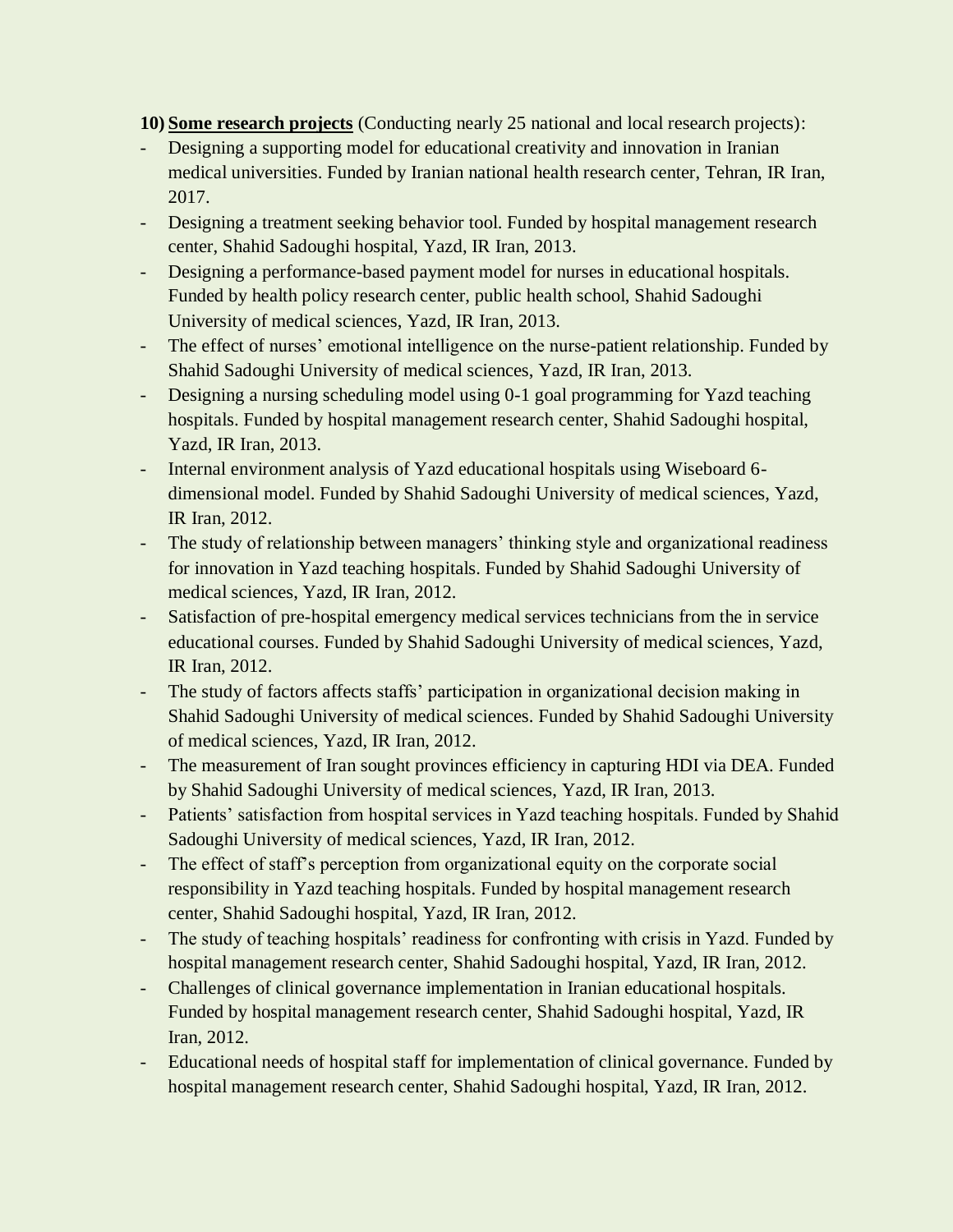- The study of factors affects patient decision in hospital selecting in Yazd. Funded by Shahid Sadoughi University of medical sciences, Yazd, IR Iran, 2012.
- Designing a health system performance assessment model for IR Iran. Funded by Tehran University of medical sciences, Tehran, IR Iran, 2009.

# **11) The most important research projects in progress:**

- Designing a supporting model for educational creativity and innovation in Iranian medical universities. Funded by Iranian national health research center, Tehran, IR Iran, 2017.
- A survey on the direct to physician pharmaceutical marketing in IR Iran. Funded by Shahid Sadoughi University of Medical Sciences, Yazd, IR Iran, 2017.
- A survey on the health misinformation, disinformation and fake news in IR Iran. Funded by Shahid Sadoughi University of Medical Sciences, Yazd, IR Iran, 2017.
- A survey on the online health information seeking behavior in diverse populations of IR Iran (including girl students, pregnant women and inpatients of hospitals). Funded by Shahid Sadoughi University of Medical Sciences, Yazd, IR Iran, 2017.

## **12) Research area:**

- Sociological and Organizational Behavior Studies in Health Care Institutions
- Healthcare Marketing

# **13) Participation in professional workshops:**

- Participation in nearly 40 professional workshops

# **14) Supervision on thesis:**

- Supervisor or advisor of nearly 30 MSc thesis
- Supervisor or advisor of nearly 50 BSc thesis (project)

# **15) Summary of teaching activity:**

- Training nearly 20 courses for Ph.D students
- Training nearly 120 courses for MSc students
- Training nearly 170 courses for BSc students

# **16) Professional experience and positions:**

- Head of healthcare management department, Shahid Sadoughi university of medical sciences, 2011-current
- Research deputy, education development center (EDC), Shahid Sadoughi university of medical sciences, 2016-current
- Secretary of the work group of scientific authority, Shahid Sadoughi University of Medical Sciences, Yazd, Iran
- Member of Iranian society of health management and promotion
- Member of Iranian scientific society of hospital administration
- Director of educational planning committee, education development center (EDC), Shahid Sadoughi university of medical sciences, 2015-current
- Member of post-graduate committee, public health faculty, Shahid Sadoughi university of medical sciences, 2011-current